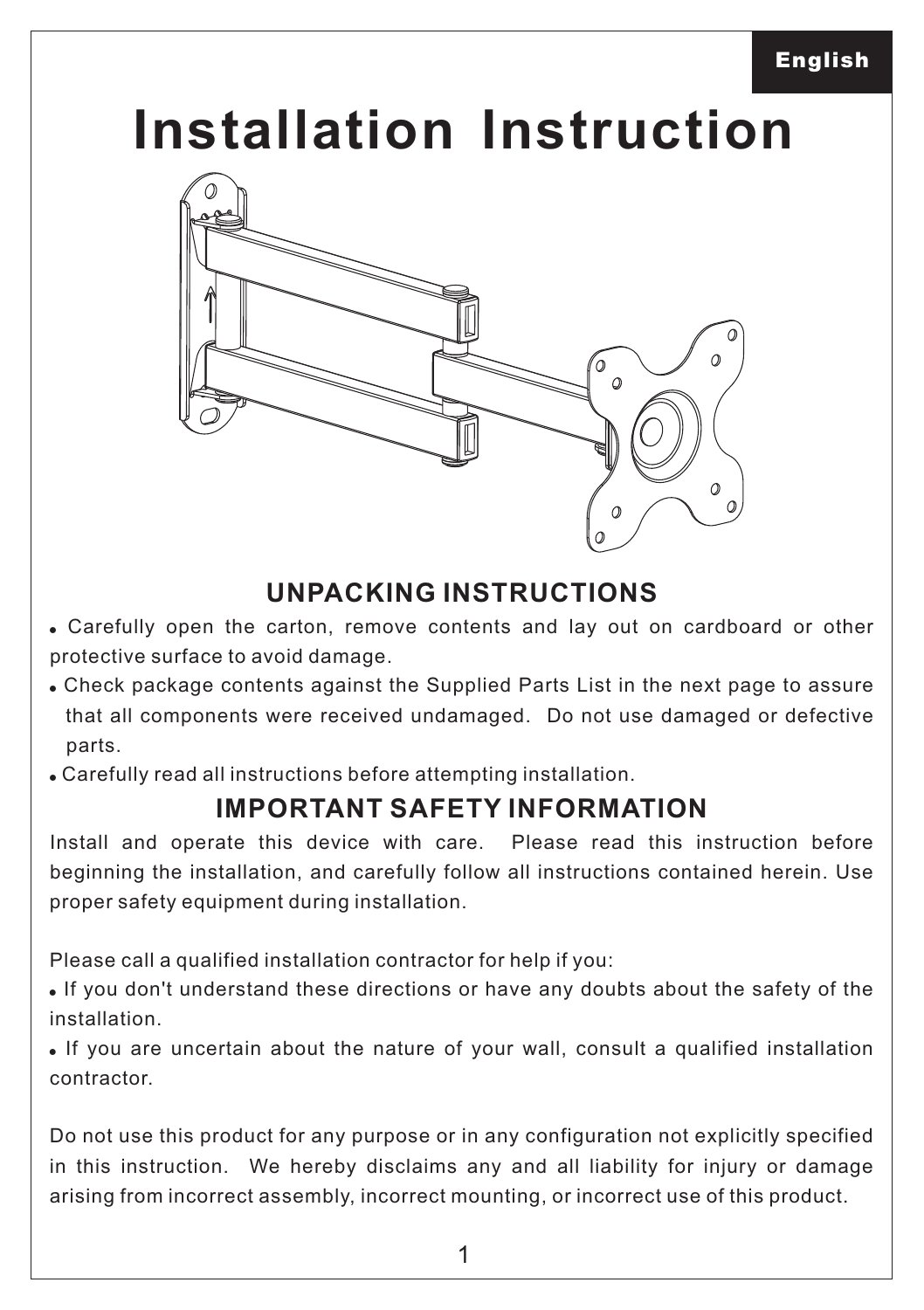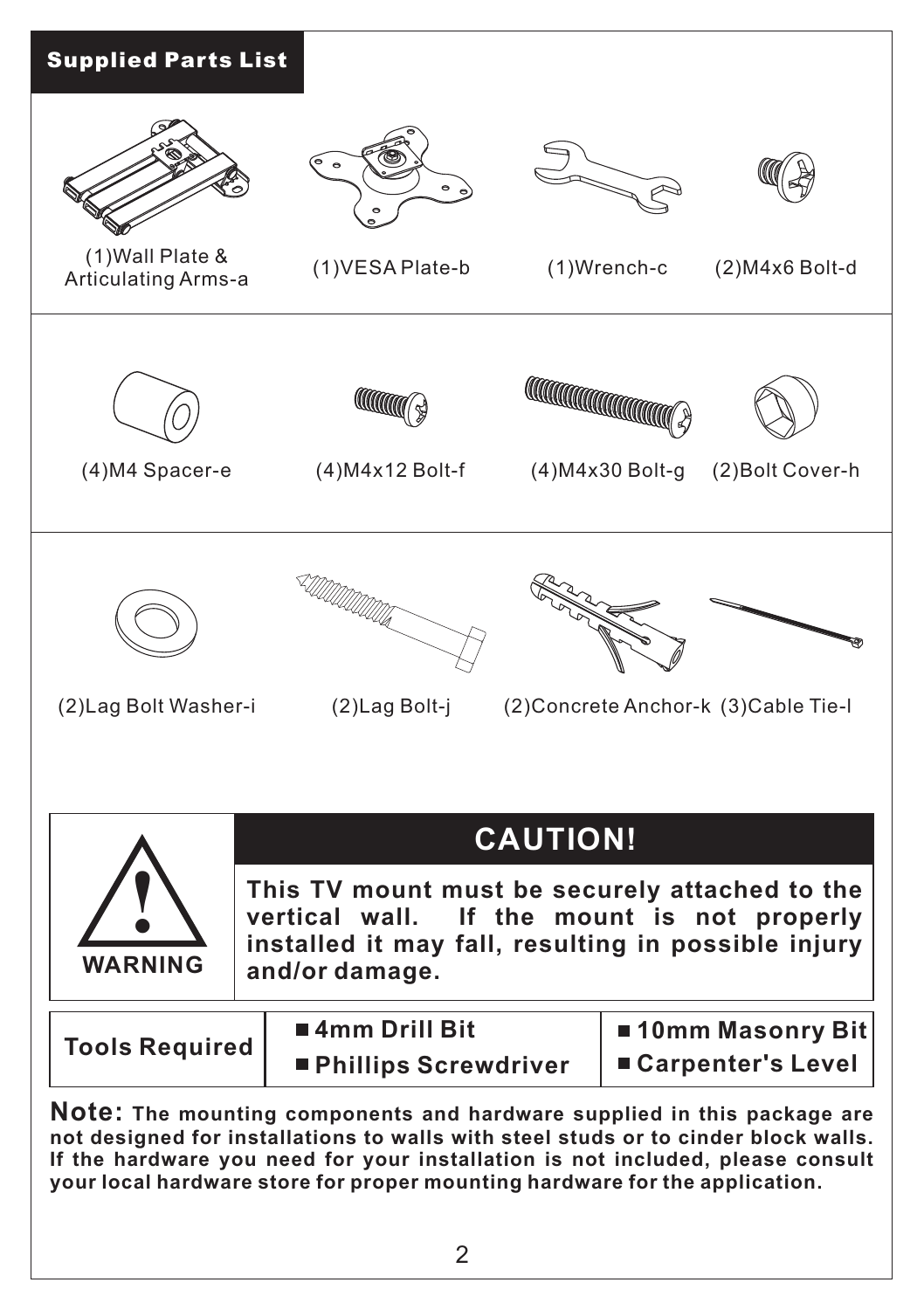## *Step 1* Install the Wall Plate to the Wall